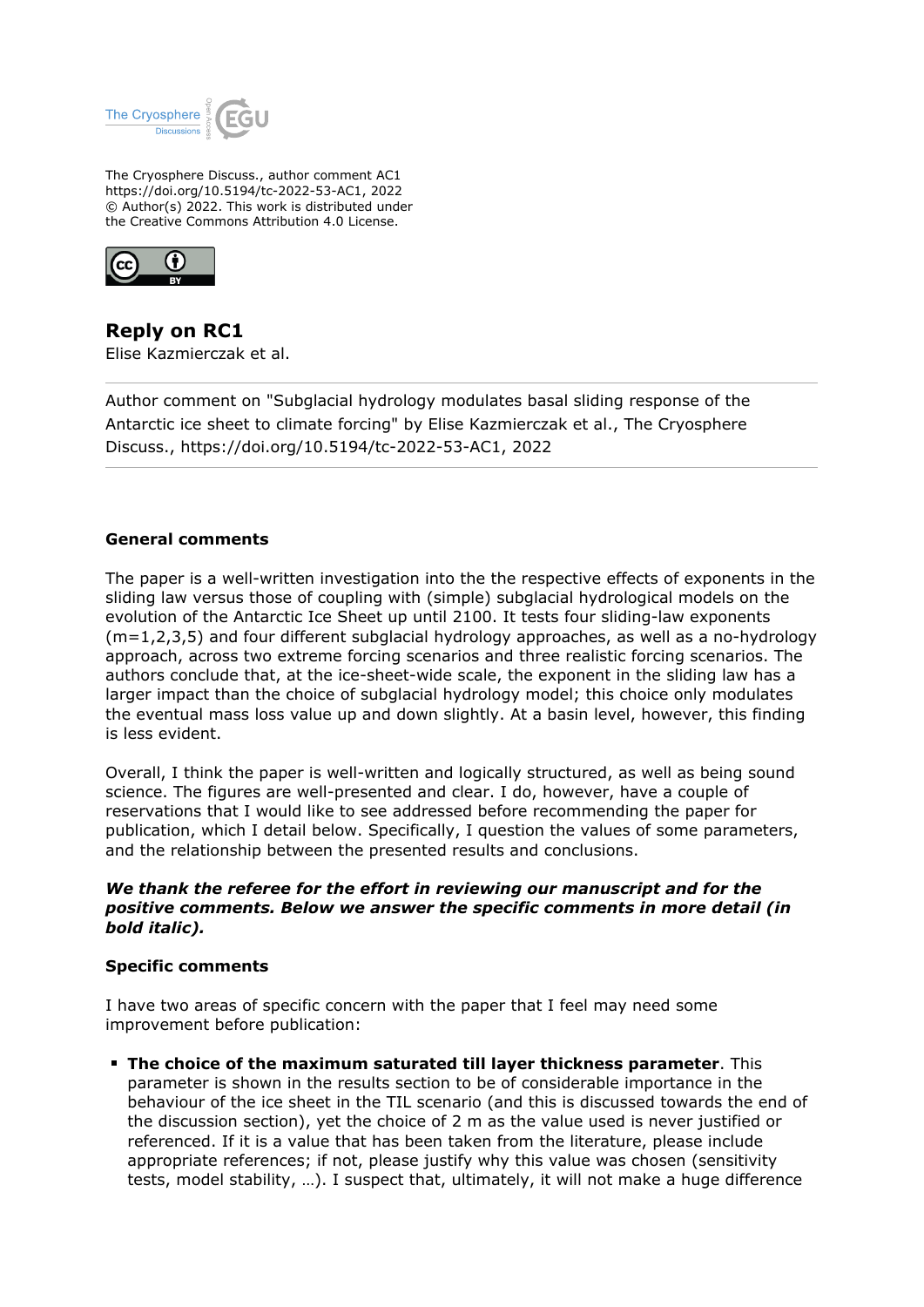to the conclusions of the paper, but I feel this aspect needs to be better explained.

*This value is taken from Bueler and Brown ( 2009) and Bueler and Van Pelt (2015) and is used in the standard PISM model. In Bueler and Van Pelt (2015) the same limits have been applied to the Greenland ice sheet and the results (conform ours) are shown in their Figure 7. Areas at the pressure melting point have a W\_til value of 2 m (saturated). Other values of W\_til (max) would lead to a similar result, if the water fill up in the till is larger than the till drainage. Since subglacial conditions in Antarctica are relatively stable over the time periods we considered, there is not much we expect to change, like the Greenland experiment in Bueler and Van Pelt (2015). Nevertheless, we realize that this approximation is rather crude, but the overall idea of our paper was to test existing and relatively simple hydrological models to be applied to the Antarctic ice sheet. We are currently developing more exhaustive treatments.*

**The link between the presented results and conclusions**. The authors conclude that the choice of the sliding law exponent is of much greater importance at the icesheet scale than the choice of the subglacial hydrology model in determining the evolution of the ice sheet. I agree that this is strongly supported by the results from the extreme-forcing scenarios (ABUK and ABUM), but this does not seem to be the case for the ISMIP6 experiments (compare, for example, Figure 5 with Figures 6-8), where the subglacial hydrology seems to be at least as important, if not more so, than the sliding law exponent (the range, for a given exponent, between the mass-loss values for the different subglacial hydrology models looks to be equal to or greater than the range for different exponent values for a given subglacial hydrology model). The lack of a clear relationship at the basin scale is noted and discussed, but not at the ice-sheetwide scale. I feel therefore that the discussion could benefit from an additional paragraph addressing this contrast between the extreme- and realistic-forcing scenarios, along with a modification of the abstract and conclusion to acknowledge this.

*We thank the referee for this observation. ABUMIP gives dominant mass loss, so the sensitivity to overall mass loss is easier to gauge. However, the ISMIP6 experiments lead to a variety of responses on the pan-Antarctic scale, for which it is not obvious to derive what makes the difference in response for the different basal hydrologies. These responses are not only reflecting differences in hydrology, but also other interactions with forcings, such as increased accumulation rate across vast areas of the East Antarctic ice sheet. This is the reason why we put the emphasis on the basin approach. However, we comply with the referee that more could be said on the difference between both forcing scenarios in terms of response and will acknowledge this in both abstract and conclusion.*

## **Technical comments**

## *We will correct these in the revised manuscript.*

p.1,l.3: 'classic' for 'classical'

- 1, I.5: 'the above' for 'above'
- 1, I.5: remove 'i.e.' and replace with a colon
- 1, l.8: the sensitivity of the ice sheet in what sense? You make it clear at the end of the